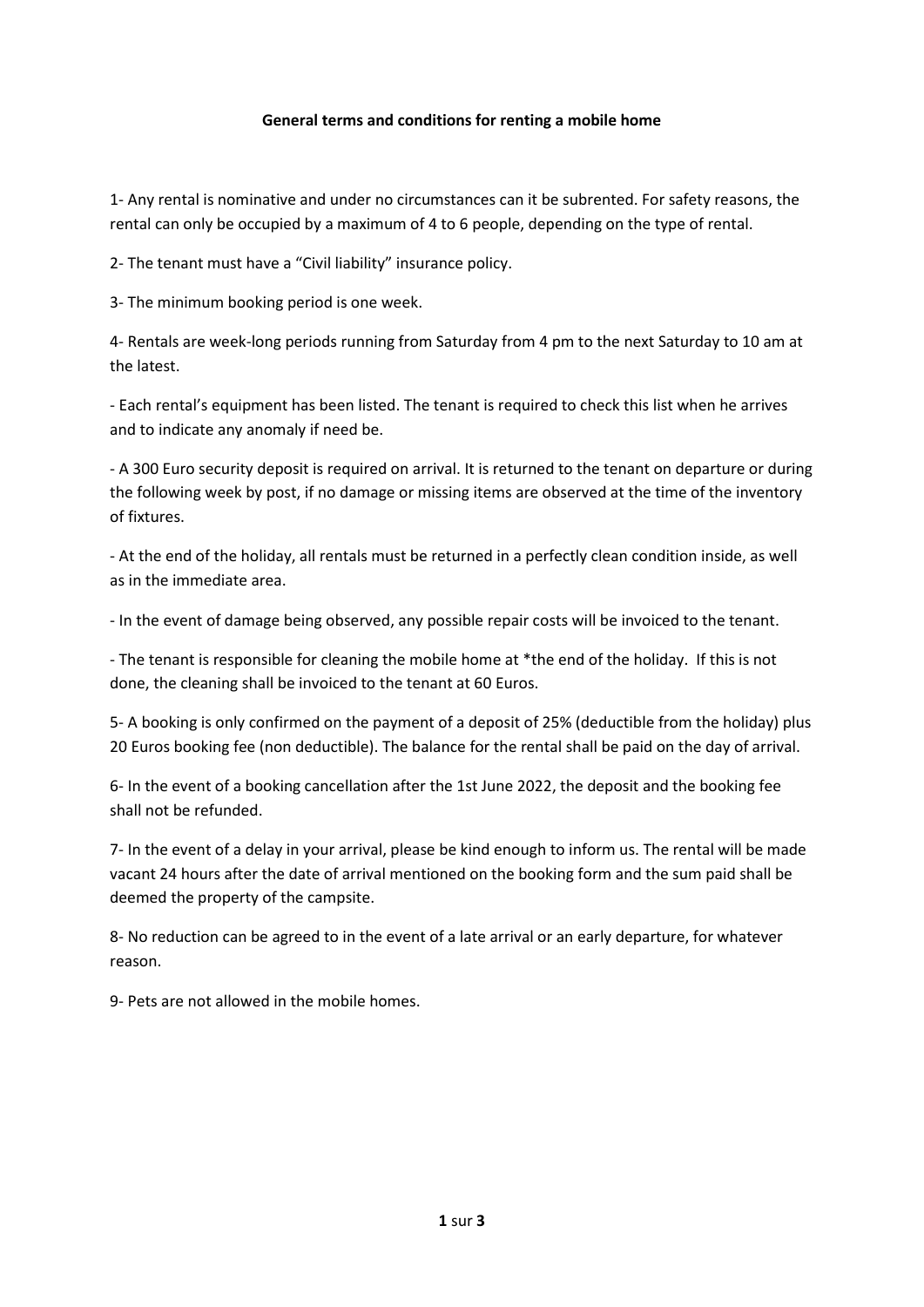## **General terms and conditions for renting a pitch**

1- Any booking implies your agreement to the campsite's rules and conditions outlined below.

2- Unaccompanied minors shall not be accepted for safety reasons.

3- Pitches are made available on the day of arrival from noon and must be vacated on the day of departure before noon. Beyond this time, an additional night will be invoiced.

4- If the number of people is likely to vary during the holiday, please let the reception staff know on the day you arrive.

5- Pets are accepted on the following conditions:

- they must be vaccinated.

- They must be kept on a lead at all times.

- They must never be left alone on a pitch.

6- Booking terms:

Payment of a 100 Euro deposit + a non-deductible 20 Euro booking fee

7- Cancellation terms:

- Less than 15 days prior to the planned date of arrival, the whole of the deposit shall be deemed the property of the campsite.

- In the event of an early departure, the deposit cannot be refunded.